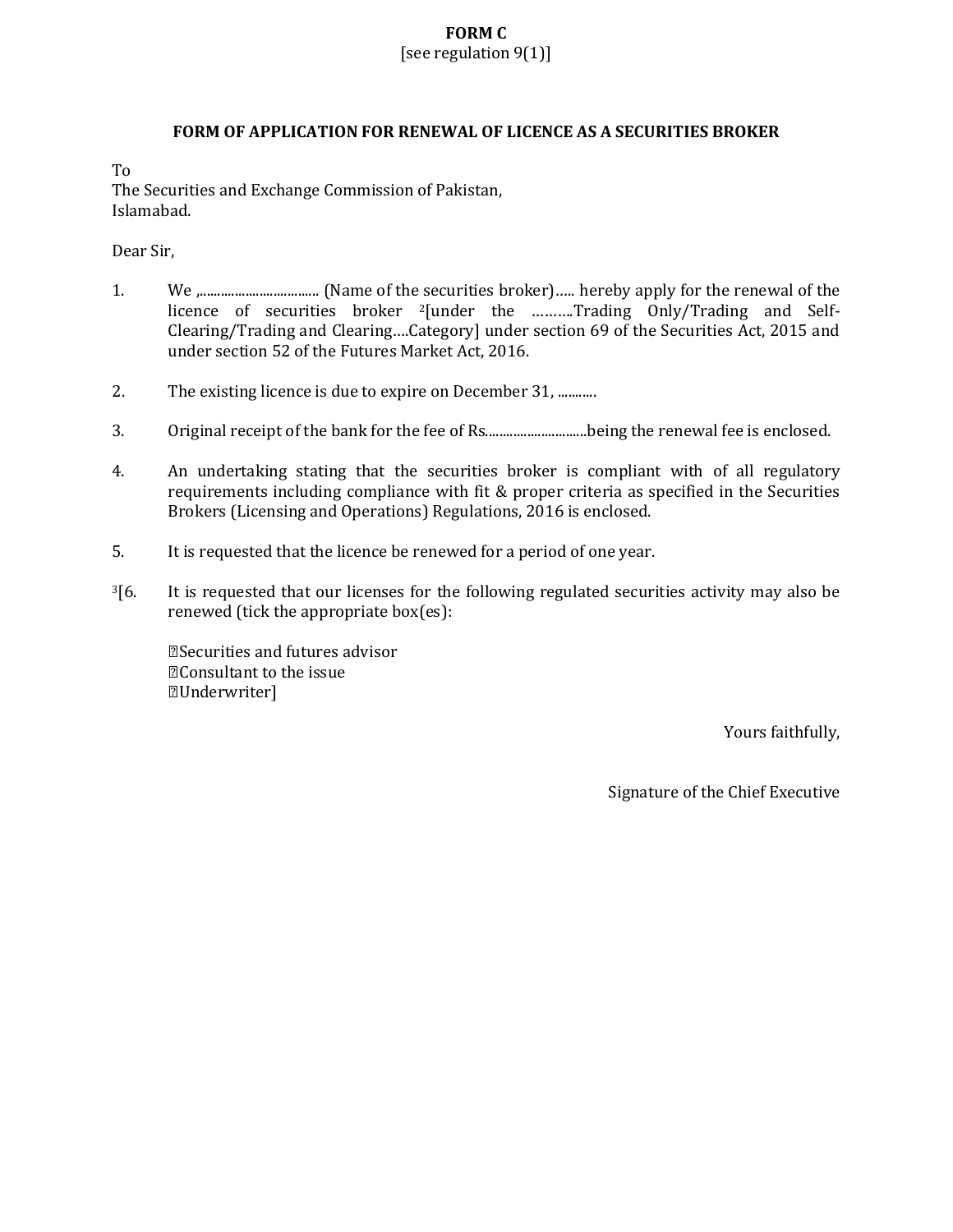## **INFORMATION AND DOCUMENTS TO BE PROVIDED ALONG-WITH APPLICATION FOR RENEWAL OF LICENCE AS A SECURITIES BROKER**

- 1. Form C under Regulation No. 9(1) of the Securities Brokers (Licensing and Operations) Regulation, 2016.
- 2. An undertaking on non-judicial stamp paper stating that the securities broker is compliant with of all regulatory requirements including compliance with fit & proper criteria as specified in the Securities Brokers (Licensing and Operations) Regulations, 2016. **(Specimen Attached)**
- 3. Original Challan Form as a proof for deposit of fee.

## **SCHEDULE I [see regulation 5(1) and 9(1)]**

## **SCHEDULE OF FEES\***

| <b>Description of fee</b>                                                    | <b>Amount of fee in</b><br><b>PKR</b> |
|------------------------------------------------------------------------------|---------------------------------------|
| Fee to be paid at the time of applying for licence<br>as a securities broker |                                       |
| a) For renewal of licence as a securities broker                             | Rs.50,000                             |
| b) For grant of licence to act as a securities broker                        | Rs.100,000                            |

\* The above fees shall be deposited into the designated bank account of the Commission, along-with applicable collection charges.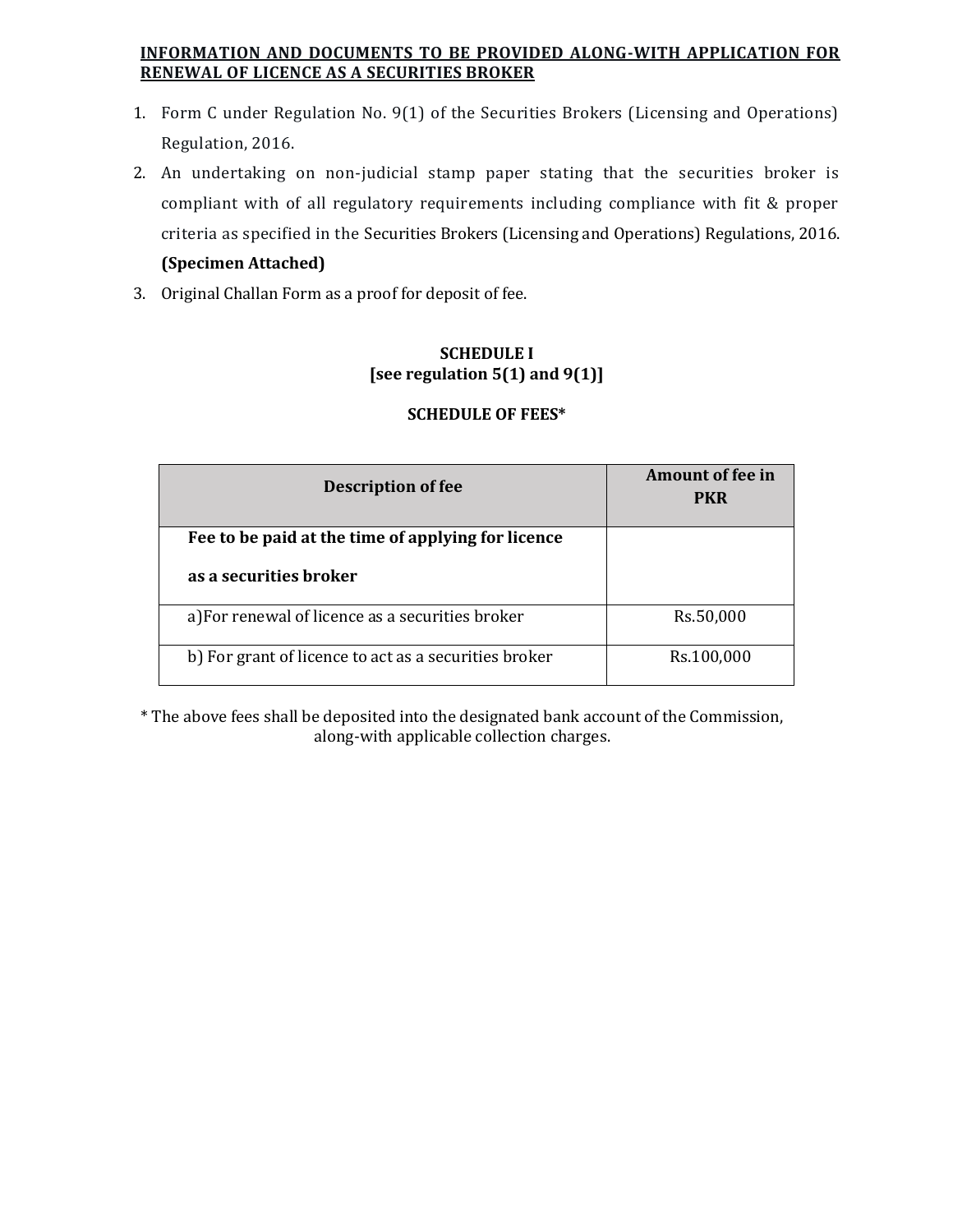### **Undertaking to be provided by Securities Broker alongwith the Form C in terms of Regulation 9(1)**

We, (company name) a Trading Right Entitlement Certificate Holder of Pakistan Stock Exchange (PSX) having our registered office at (Company's address), herein after called the "Company" do hereby declare on oath and solemn affirm that:-

- 1. The Company is compliant with the eligibility criteria for licensing of a securities broker provided in regulation 4 of the Regulations;
- 2. The applicant is fully compliant with PSX regulatory framework;
- 3. The Company, is fully compliant with the requirements of the Securities Broker (Licensing and Operation) Regulations, 2016 ("the Regulations"), Securities Act, 2015, Futures Market Act, 2016, the Companies Act, 2017, Rules, Regulations and Direction issued there under;
- 4. The Company is compliant with the financial resource requirements provided in regulation 6 of the Regulations;
- 5. The Company, its Directors, Sponsors and Senior Management are compliant with the Fit and Proper Criteria as specified in Annexure B of the Regulations including clean CIB report;
- 6. There is no complaint /inquiry / investigation pending against the company or its directors or sponsors in Federal Investigation Agency (FIA), National Accountability Bureau (NAB) or any other investigating agency or any regulatory authority; (in case of any pending complaint / inquiry / investigation, please provide the details)
- 7. There is no investor complaint pending with the company; (in case of any pending investor complaints, please provide the details)
- 8. There is no investor complaint / inquiry against the company pending with PSX;
- 9. There is no pending litigation against the company; (in case of any pending litigation, please provide the details)
- 10. The applicant is not involved in any deposit raising activity or any other activity not permissible under the regulatory framework by whatever name so called.

| Date: $\qquad \qquad$                                                                          |                                                                                       |                          |                          |
|------------------------------------------------------------------------------------------------|---------------------------------------------------------------------------------------|--------------------------|--------------------------|
| Deponents                                                                                      |                                                                                       |                          |                          |
|                                                                                                | <b>Chief Executive Officer on behalf of</b><br><b>Sponsors, Directors and Company</b> |                          | <b>Company Secretary</b> |
| Name:<br>Signature:<br>CNIC No:                                                                |                                                                                       | $\overline{\phantom{0}}$ |                          |
|                                                                                                | The Deponent is identified by me                                                      |                          |                          |
| Solemnly affirmed before me on this __________ day of _______ at ________by the Deponent above |                                                                                       |                          |                          |
|                                                                                                |                                                                                       |                          | Cianation                |

Signature: Oath Commissioner for taking Affidavit